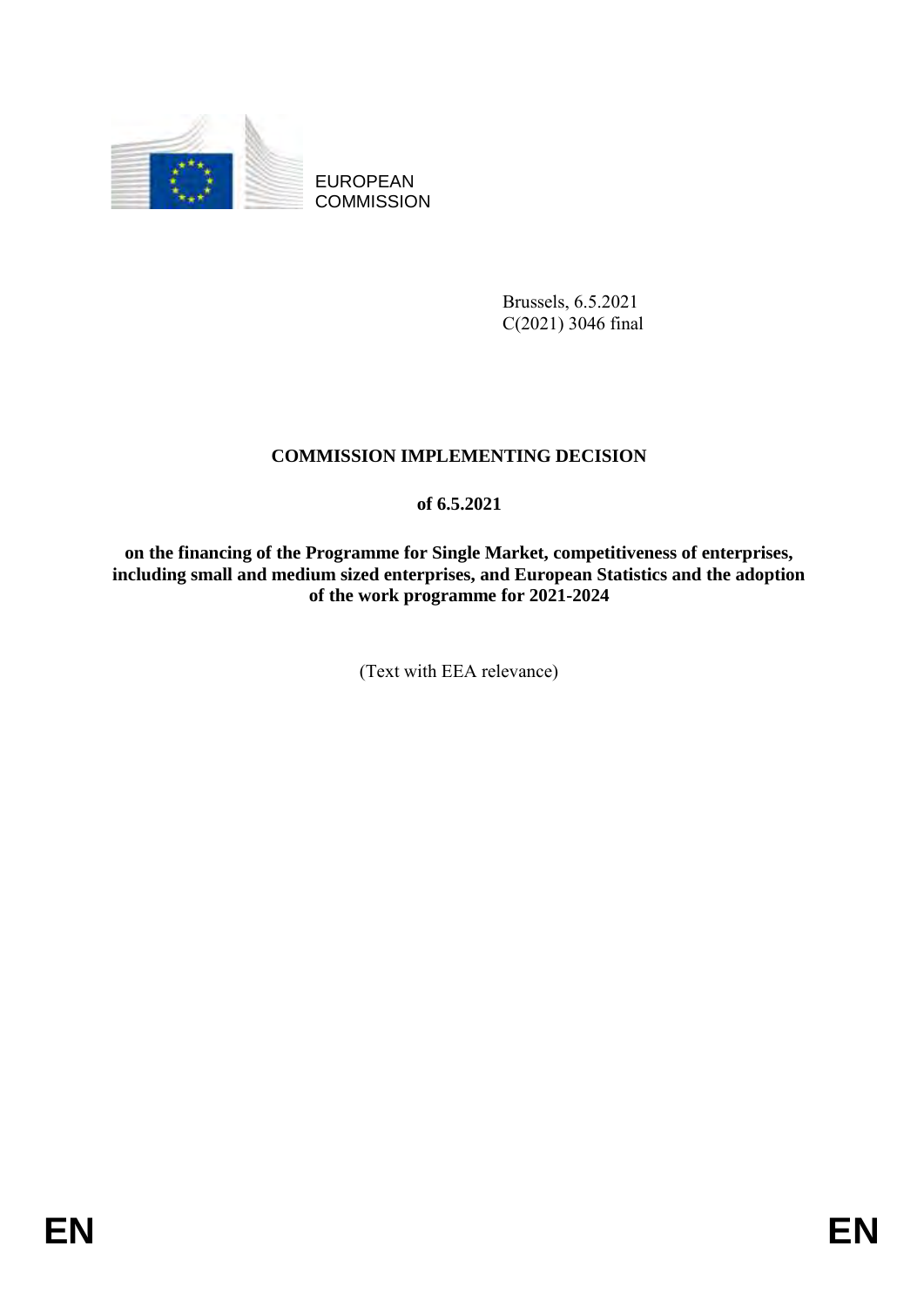## **COMMISSION IMPLEMENTING DECISION**

## **of 6.5.2021**

## **on the financing of the Programme for Single Market, competitiveness of enterprises, including small and medium sized enterprises, and European Statistics and the adoption of the work programme for 2021-2024**

# (Text with EEA relevance)

## THE EUROPEAN COMMISSION,

Having regard to the Treaty on the Functioning of the European Union,

Having regard to Regulation (EU, Euratom) 2018/1046 of the European Parliament and of the Council of 18 July 2018 on the financial rules applicable to the general budget of the Union, amending Regulations (EU) No 1296/2013, (EU) No 1301/2013, (EU) No 1303/2013, (EU) No 1304/2013, (EU) No 1309/2013, (EU) No 1316/2013, (EU) No 223/2014, (EU) No 283/2014, and Decision No 541/2014/EU and repealing Regulation (EU, Euratom) No  $966/2012<sup>1</sup>$ , and in particular Article 110 thereof,

Having regard to Regulation of the European Parliament and of the Council establishing the Programme for single market, competitiveness of enterprises, including small and mediumsized enterprises, and European statistics and repealing Regulations (EU) No 99/2013, (EU) No 1287/2013, (EU) No 254/2014, (EU) No 258/2014, (EU) No 652/2014 and (EU) 2017/826 [Single Market Programme Regulation to be adopted],

Whereas:

- (1) The Programme for single market, competitiveness of enterprises, including small and medium-sized enterprises, and European statistics (Single Market Programme) aims at supporting improvements to the functioning of the internal market, the competitiveness of industry, especially micro, small and medium-sized enterprises (SMEs) through protection and empowerment of consumers, support to law making, standard setting and the enforcement of Union law, digitalisation of services and business operations, facilitation of market access, international cooperation especially in the areas of company law and contract and extra-contractual law, anti-money laundering, free movement of capital, financial services and competition, for the area of plants, animals, food and feed, and the programming and financing framework for the development, production and dissemination of European statistics.
- (2) In order to implement the Single Market Programme it is necessary to administer and ensure proper enforcement of the current acquis for the internal market, improve the legislation in force in that field and prepare the internal market for new challenges and to ensure that consumers are adequately represented and protected.
- (3) The Single Market Programme is financed from the appropriations entered in the budget headings 'Operation and development of the internal market of goods and services', 'market surveillance', 'Internal market governance tools', 'Taxud regulatory work support – Implementation and development of the internal market', 'Company

 $\mathbf{1}$ 

OJ L 193, 30.7.2018, p.1.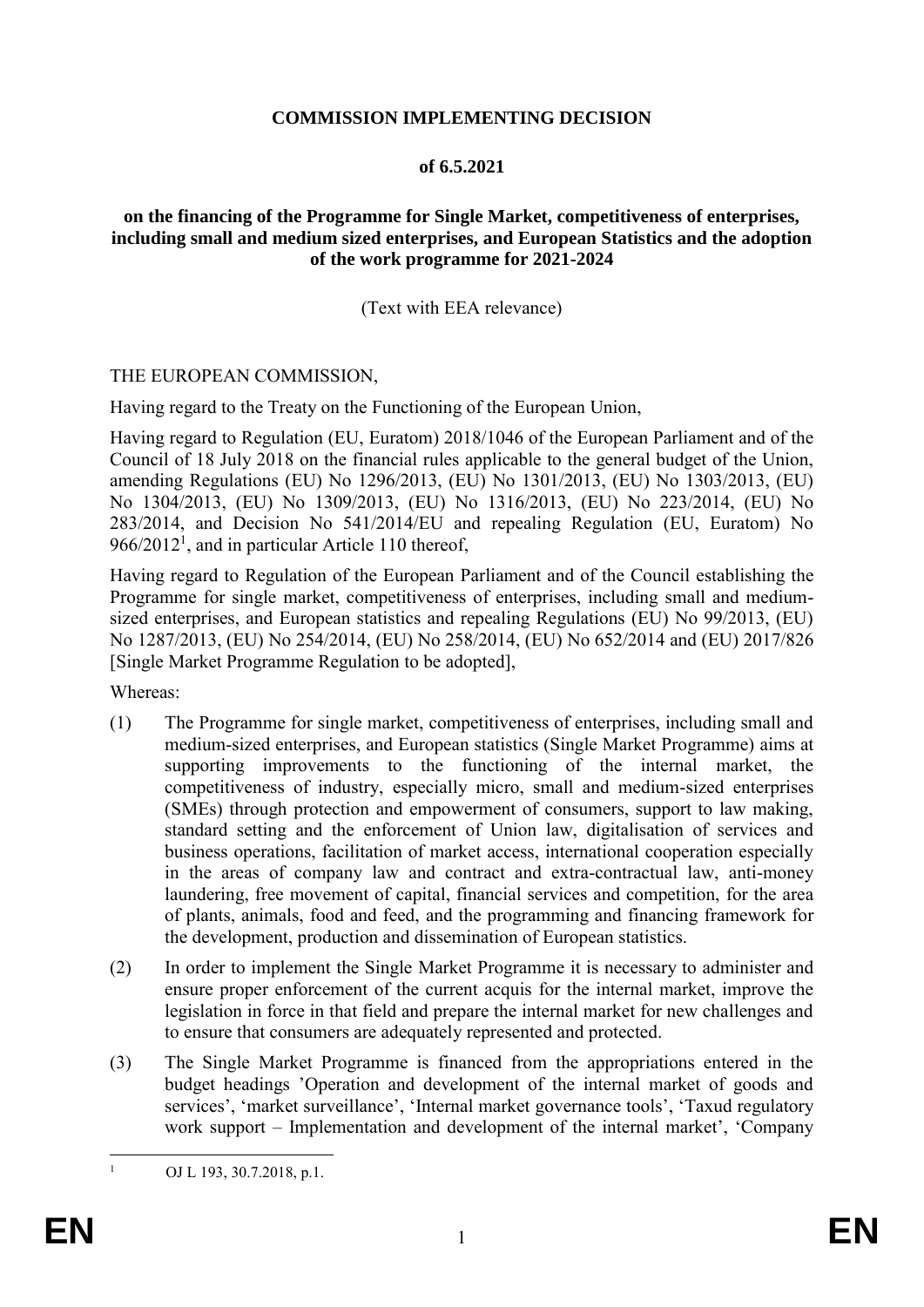law', 'Competition policy for a stronger union in the digital age', 'Implementation and development of the internal market for financial services', 'Improving the competitiveness of enterprises, particularly SMEs, and supporting their acccess to markets', 'European standardisation', 'International financial reporting and auditing standards', 'Ensuring high level of consumer protection and product safety', 'The participation of end users in financial services policy making', 'Producing and disseminating high quality statistics in Europe' and 'Contributing to a high level of health and welfare for humans, animals and plants'.

- (4) The amounts related to the appropriations entered in the budget lines provided for in Article 2, first paragraph, of this Decision include contributions from countries of the European Free Trade Association (EFTA) that are members of the European Economic Area (EEA); for Budget line 03.0205 "Producing and disseminating high quality statistics in Europe", the amount also includes other external assigned revenues based on the Agreement between the European Community and the Swiss Confederation on cooperation in the field of statistics<sup>2</sup>, with this financial contribution only supporting eligible actions implementing the specific objective referred to in the relevant provisions of the [Single Market Programme Regulation to be adopted].
- (5) The 'European Innovation Council and SME Executive Agency' established by Commission Implementing Decision C(2021) 953 final, is to be entrusted with management and programme implementation tasks relating to the competitiveness of enterprises, particularly SMEs, supporting their acccess to markets; European standardisation (excluding in relation to financial and non-financial reporting and auditing standards as well as the promotion of innovation and development of best practices in corporate reporting) and Consumer protection. The European Health and Digital Executive Agency is to be entrusted with management and programme implementation tasks relating to the food chain, animal health and animal welfare, and relating to plant health and plant reproductive material.
- (6) In order to ensure the implementation of the Single Market Programme, it is necessary to adopt a multi-annual financing decision, which constitutes the work programmes for 2021 and where relevant 2022 set out in Annexes I to V. This financing decision needs to be multi-annual only to cover the actions under budget line 03.0202, which is using commitments in instalments for 2021 to 2024 whilst all other actions in the work programmes in the annexes remain annual.
- (7) The envisaged assistance is to comply with the conditions and procedures set out by the restrictive measures<sup>3</sup> adopted pursuant to Article 215 of the Treaty.
- (8) It is appropriate to authorise the award of grants without a call for proposals and to provide for the conditions for awarding those grants.
- (9) Pursuant to Article 62(1)(c) of Regulation (EU, Euratom) 2018/1046 ('the Financial Regulation') indirect management is to be used for the implementation of parts of the programme.
- (10) The Commission is to ensure a level of protection of the financial interests of the Union with regards to entities and persons entrusted with the implementation of Union funds by indirect management as provided for in Article 154(3) of the Financial

 $\overline{2}$ <sup>2</sup> Official Journal L 90, 28.3.2006, p. 20<br><sup>3</sup> HIMPIN constitutions and Note that the s

[www.sanctionsmap.eu](http://www.sanctionsmap.eu/) Note that the sanctions map is an IT tool for identifying the sanctions regimes. The source of the sanctions stems from legal acts published in the Official Journal (OJ). In case of discrepancy the OJ prevails.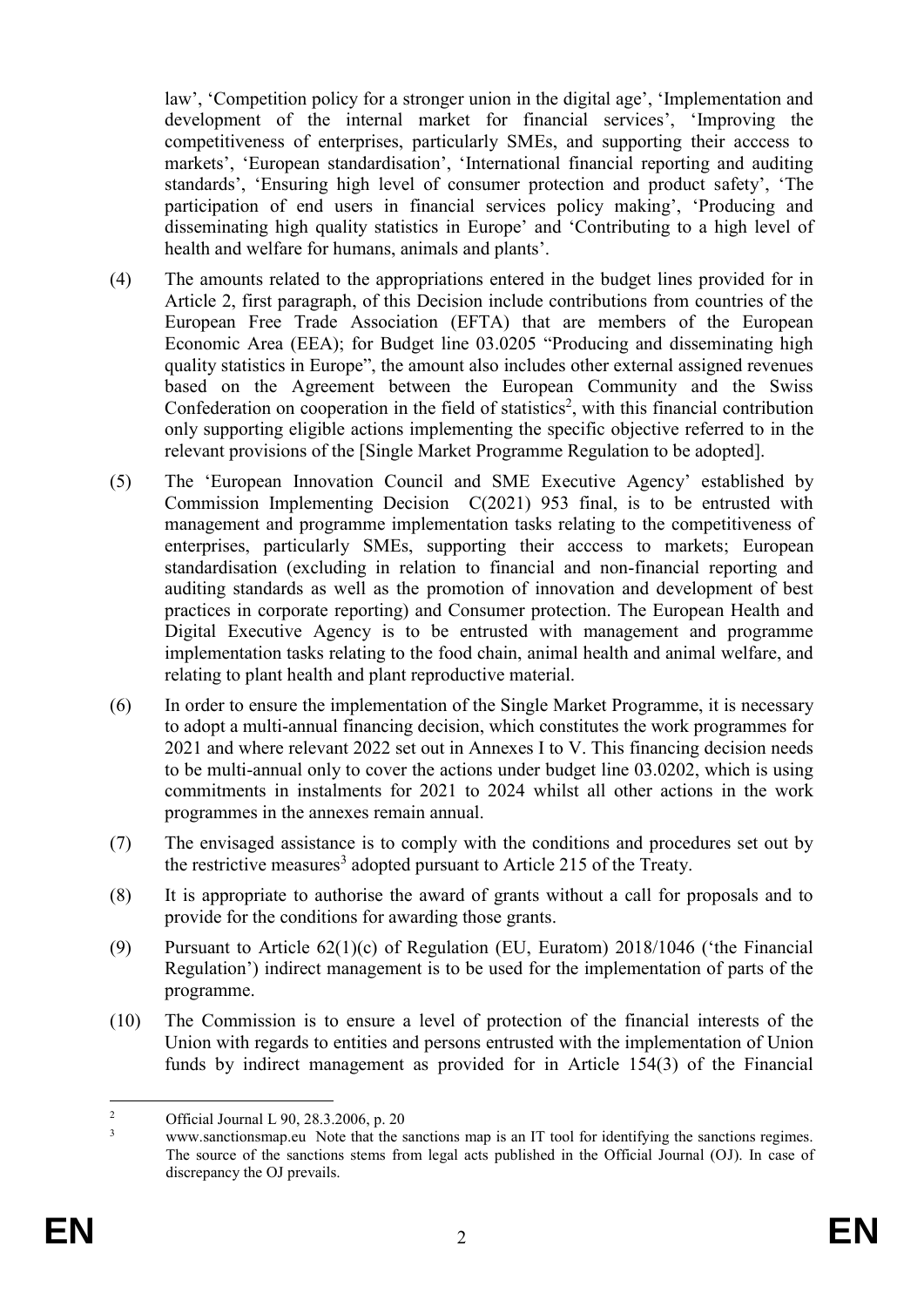Regulation. To this end, such entities and persons are to be subject to an assessment of their systems and procedures in accordance with Article 154(4) of the Financial Regulation and, if necessary, to appropriate supervisory measures in accordance with Article 154(5) of the Financial Regulation before a contribution agreement can be signed.

- (11) It is necessary to allow for the payment of interest due for late payment on the basis of Article 116(5) of the Financial Regulation.
- (12) In order to allow for flexibility in the implementation of the work programme, it is appropriate to allow changes which should not be considered substantial for the purposes of Article 110(5) of the Financial Regulation.
- (13) In accordance with in the relevant provisions of the [Single Market Programme Regulation to be adopted] and of Article 193(2), second subparagraph, point (a), of the Financial Regulation and by way of derogation from Article 193(4) of that Regulation, if duly justified, activities and costs in grants financed under this decision should be eligible from the beginning of the 2021 financial year, even if implemented and incurred before the grant application was submitted. The same rules apply, *mutatis mutandis*, to the eligibility of activities and costs under indirect management.
- (14) Annex II concerning the work programme implementing the specific objectives referred to in the relevant provisions of of the [Single Market Programme Regulation to be adopted] is subject to a positive opinion from the Committee established for this purpose. Annex III, concerning the work programme implementing the specific objectives referred to in the relevant provisions of that Regulation is subject to consultation of the Committee established for this purpose. Annex IV concerning the work programme implementing the specific objectives referred to in the relevant provisions of that Regulation is subject to a positive opinion by the Standing Committee on Plants, Animals, Food and Feed established by Article 58(1) of Regulation (EC) No 178/2002<sup>4</sup>. The European Statistical System Committee has been consulted on the measures provided for in annex V in accordance with Article 17 of Regulation (EC) 223/2009.
- (15) To ensure the adoption of the work programmes before the adoption of the [Single Market Programme Regulation to be adopted], the work programme implementing the specific objective of improving the competitiveness of enterprises, particularly SMEs was submitted to an expert group of representatives of Member States for an informal consultation. The work programme implementing the specific objective of promoting consumers interests and ensuring a high level of consumer protection and product safety was submitted to an expert group of representatives of Member States for an informal consultation. The work programme implementing the specific objective of contributing to a high level of health for humans, animals and plants along the food chain and in related areas was submitted to the Standing Committee on Plants, Animals, Food and Feed established by Article 58(1) of Regulation (EC) No 178/2002 for an informal consultation. The work programme implementing the specific objective of producing and communicating high quality statistics on Europe in a timely, impartial and cost-efficient manner, through enhanced partnerships within the European Statistical System was submitted to the European Statistical System

<u>.</u>

Regulation (EC) No 178/2002 of the European Parliament and of the Council of 28 January 2002 laying down the general principles and requirements of food law, establishing the European Food Safety Authority and laying down procedures in matters of food safety (OJ L 31, 1.2.2002, p. 1).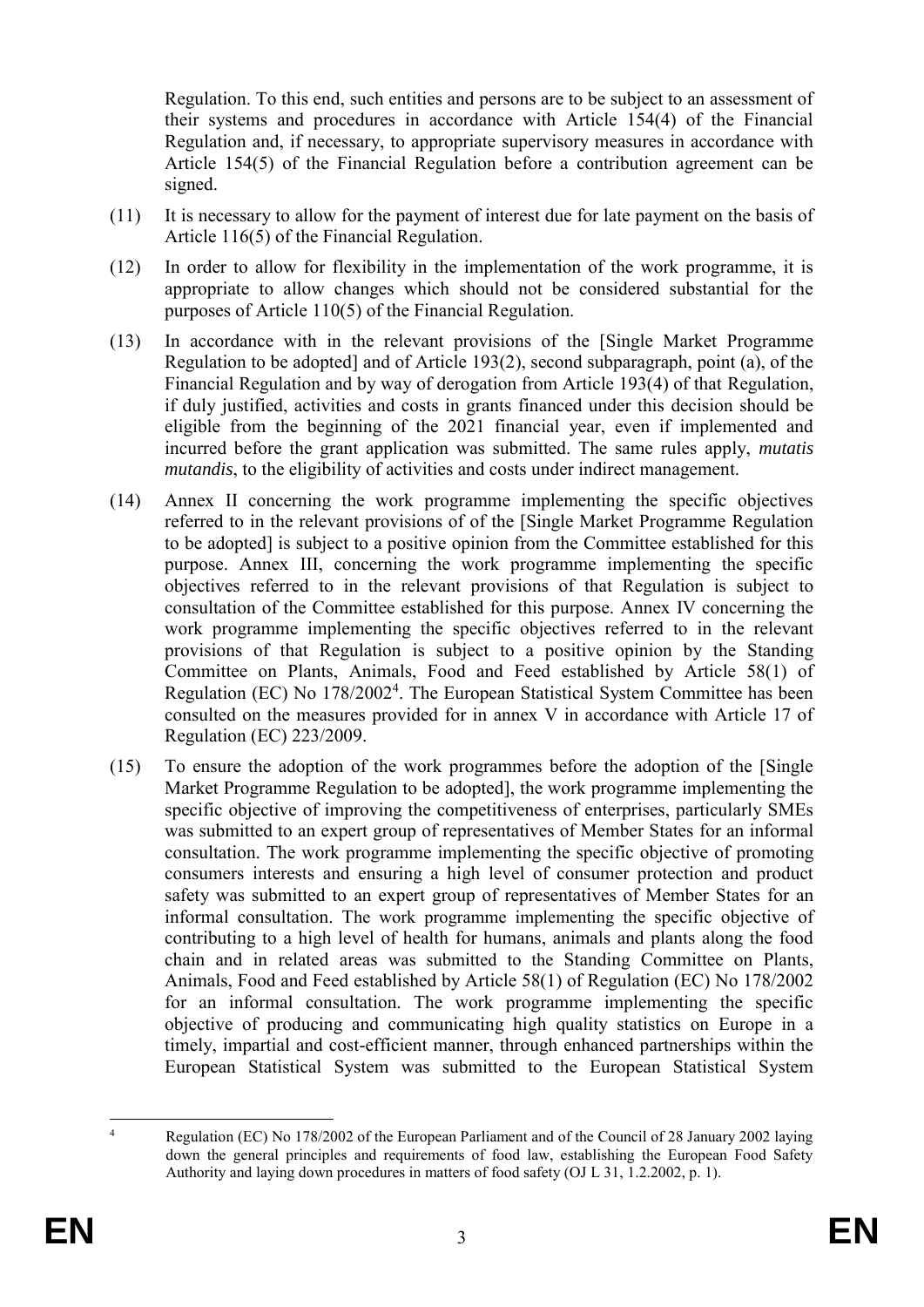Committee established by Article 7(1) of Regulation (EC) No 223/2009[1], in accordance with Article 17 thereof,

# HAS DECIDED AS FOLLOWS:

## *Article 1*

#### *The work programmes*

The multi-annual financing decision, constituting the work programmes for the implementation of the Single Market Programme as set out in the Annexes, is hereby adopted.

The (annual) work programme implementing the specific objectives of making the internal market, including for financial services, more effective, company law, including anti-money laundering, contract and extra-contractual law, standardisation and support for competition policy, customs and taxation, and consumers and end-users in financial services is set out in Annex I.

The (multi-annual) work programme implementing the specific objective of improving the competitiveness of enterprises, particularly SMEs, and supporting their access to markets is set out in Annex II.

The (multi-annual) work programme implementing the specific objective of promoting consumers interests and ensuring a high level of consumer protection and product safety is set out in Annex III.

The (multi-annual) work programme implementing the specific the objective of contributing to a high level of health for humans, animals and plants along the food chain and in related areas is set out in Annex IV.

The (annual) work programme implementing the specific objective of producing and communicating high quality statistics on Europe in a timely, impartial and cost-efficient manner, through enhanced partnerships within the European Statistical System is set out in Annex V.

The work programmes are subject to:

- (a) the final adoption of the [Single Market Programme Regulation to be adopted] by the legislative authority without significant modifications, and
- (b) A positive opinion by the respective committee referred to under the relevant provisions of the [Single Market Programme Regulation to be adopted] on the relevant Annex.
- (c) Consultation of the respective committee referred to under in the relevant provisions of the [Single Market Programme Regulation to be adopted] on the relevant Annex.

 $\frac{1}{\lbrack1\rbrack}$ 

Regulation (EC) No 223/2009 of the European Parliament and of the Council of 11 March 2009 on European statistics (OJ L 87, 31.3.2009, p. 164).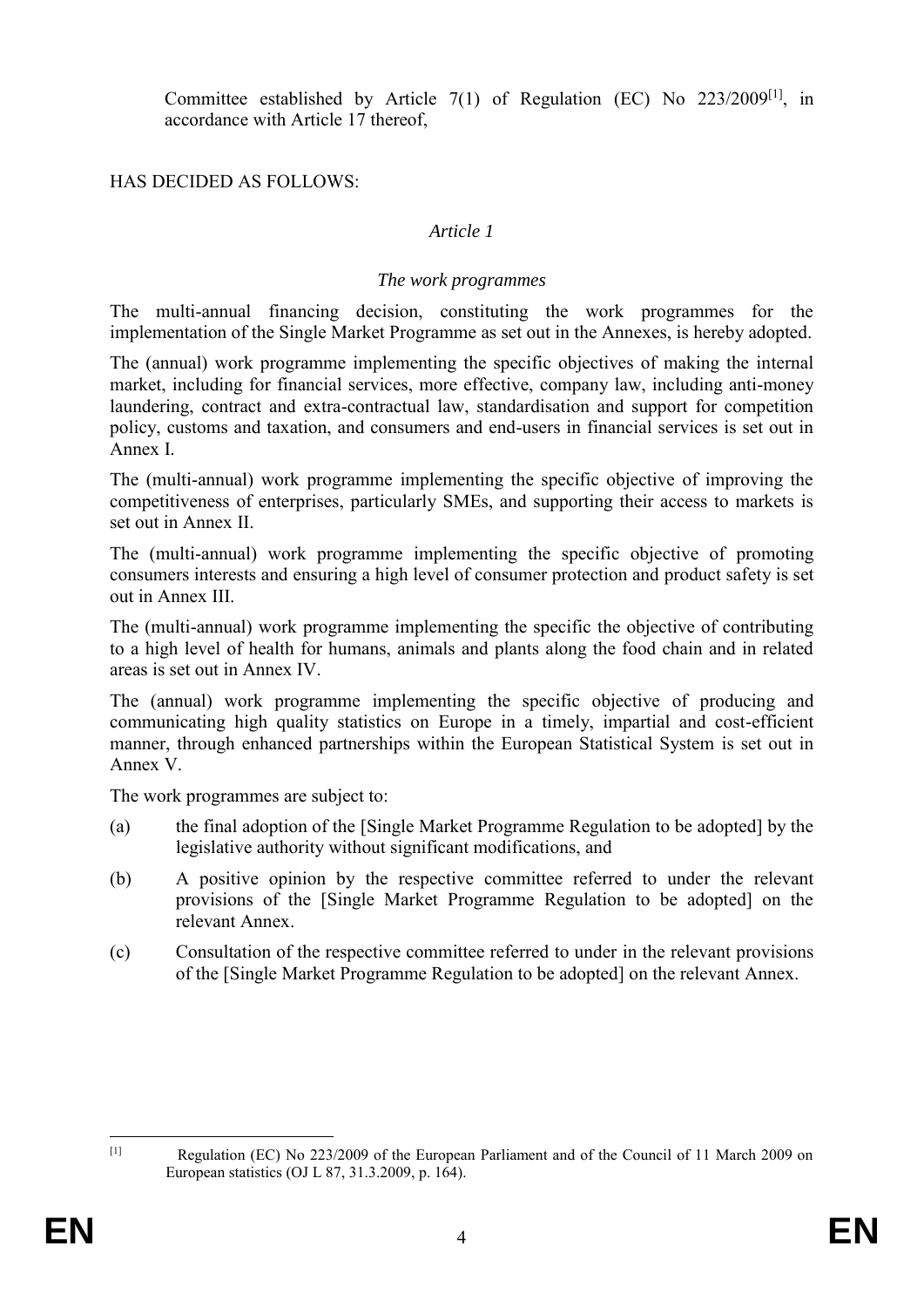# *Article 2*

# *Union contribution*

The maximum Union contribution for the implementation of the programme for 2021 is set at EUR 734 410 116 and shall be financed from the appropriations entered in the following lines of the general budget of the Union for 2021, 2022, 2023 and 2024<sup>5</sup>:

- (a) Budget line 03.020101 "Operation and development of the internal market of goods and services": EUR 35 467 156;
- (b) Budget line 03.020102 "Internal Market Governance Tools": EUR 5 560 268;
- (c) Budget line 03.020103 "Taxud regulatory work support Implementation and development of the internal market": EUR 3 222 507;
- (d) Budget line 03.020104 "Company Law": EUR 973 386;
- (e) Budget line 03.020105 "Competition policy for a stronger union in the digital age": EUR 20 393 275;
- (f) Budget line 03.020106 "Implementation and development of the internal market for financial services": EUR 5 408 806;
- (g) Budget Line 03.020107 "Market Surveillance : EUR 10 844 093;
- (h) Budget line 03.0202 "Improving the competitiveness of enterprises, particularly SMEs, and supporting their acccess to markets": EUR 296 114 423;
- (i) Budget line 03.020301 "European standardisation": EUR 21 458 109;
- (j) Budget line 03.020302 "International financial reporting and auditing standards": EUR 8 439 058;
- (k) Budget line 03.020401 "Ensuring high level of consumer protection and product safety": EUR 23 584 573;
- (l) Budget line 03.020402 "The participation of end users in financial services policy making": EUR 1 496 375;
- (m) Budget line 03.0205 "Producing and disseminating high quality statistics in Europe": EUR 75 498 500; plus appropriations corresponding to other external assigned revenues: EUR 5 735 047;
- (n) Budget line 03.0206 "Contributing to a high level of health and welfare for humans, animals and plants": EUR 220 714 540.

The appropriations provided for in the first paragraph may also cover interest due for late payment.

The implementation of the actions covered by the budget lines referred to in points (a), (b), (d) to (h), (k), (l) and (m), of the first paragraph is subject to the agreement on the participation of the Member States of the European Free Trade Association for a total amount of EUR 7,359,996.

The implementation of this Decision is subject to the availability of the appropriations provided for in the general budget of the Union for 2022, 2023 and 2024 following the adoption of that budget by the budget authority.

 $\leq$ 

<sup>5</sup> Contains financial appropriations for 2021,2022, 2023 and 2024 for budget line 03.0202